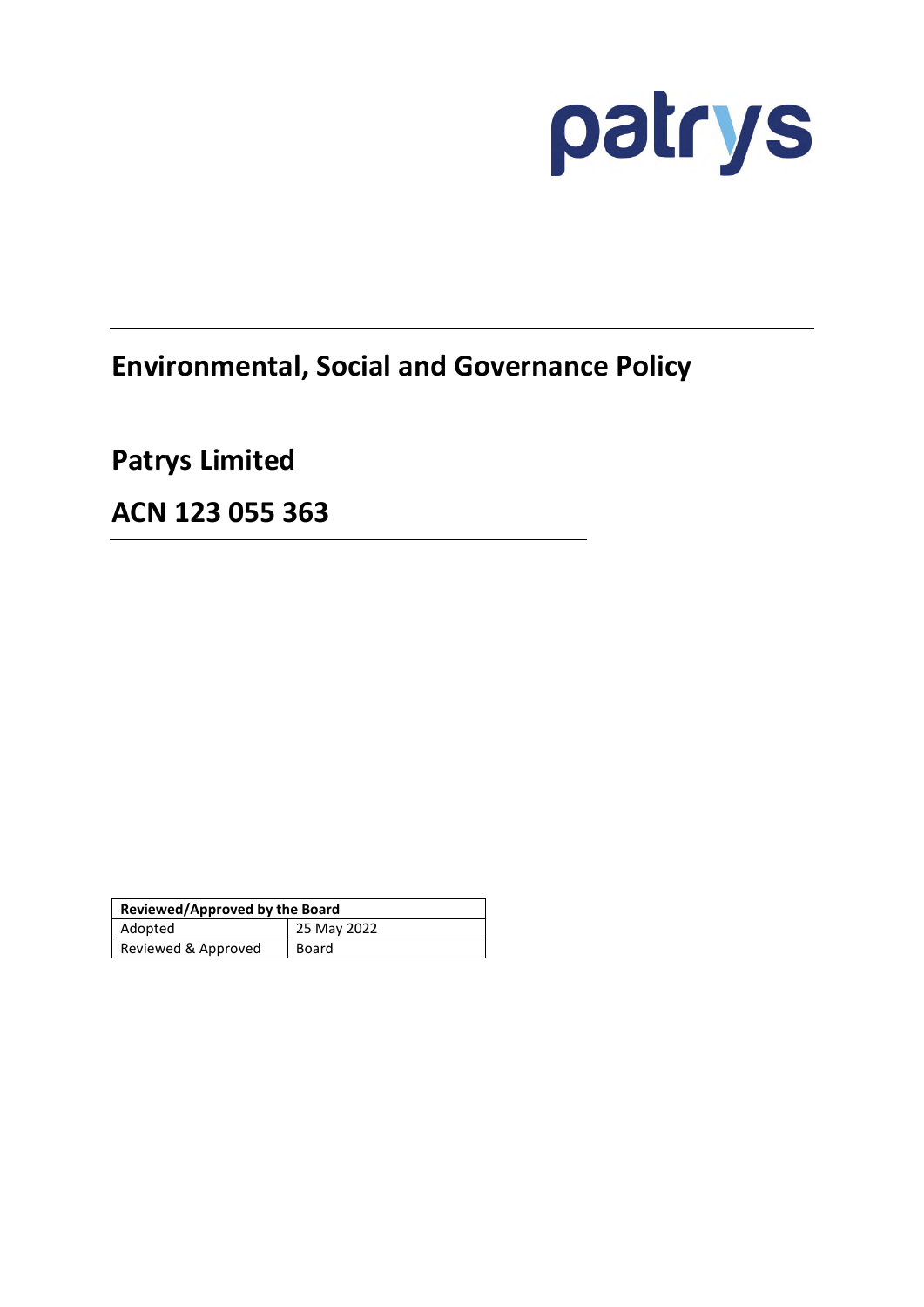## **1. Introduction**

- 1.1 The purpose of this policy is to set out the principles guiding Patrys Limited (**the Company**) and its subsidiary companies (collectively, **the Group**) in relation to meeting the Group's environmental, social and governance responsibilities. The Group is committed to operating the business in a way that minimises adverse environmental, social and governance (**ESG**) outcomes for our stakeholders and the locations in which we operate.
- 1.2 The Group has a duty to behave reasonably in its business activities, to conduct itself appropriately with those who may be affected by its actions, and to meet the expectations of its stakeholders, including shareholders, employees, customers and business partners. A responsible approach to environmental, social and governance matters enables the Group to be a good corporate citizen, to support its reputation and to support shareholder value.

## **2. Application**

2.1 This Policy extends to all of the Group's dealings and transactions, both locally and overseas, with clients, government authorities, contractors, suppliers and the community as a whole and sets the standards expected of all the Company's directors, officers and employees (Personnel), regardless of where they are geographically located or locations in which they perform work for the Group.

## **3. Environmental**

- 3.1 The Group is committed to minimising any adverse environmental impacts in its operations and mitigating negative environmental impacts where practicable.
- 3.2 In order to support continued global growth and allow for the prosperity of future generations, as well as reducing rising resource costs, the Group is also committed to minimising waste produced by its operations and managing its demand for natural resources, such as fresh water and energy, including the consumption of carbon-intensive goods and services.
- 3.3 The Group's principles to achieve these objectives apply at two levels:
	- in the development of its Deoxymab platform of cell-penetrating antibodies as therapies for a range of different cancers.
	- in the conduct of its corporate and administrative activities.
- 3.4 The Group's principles and actions include:
	- sourcing materials from suppliers who practice sustainable practices;
	- including environmental considerations in our decision-making;
	- supporting our partners to adhere to principles of cleaner and more sustainable practices;
	- creating awareness amongst Personnel of the impact of their work and decisions on the environment; and
	- Reuse/recycle where possible.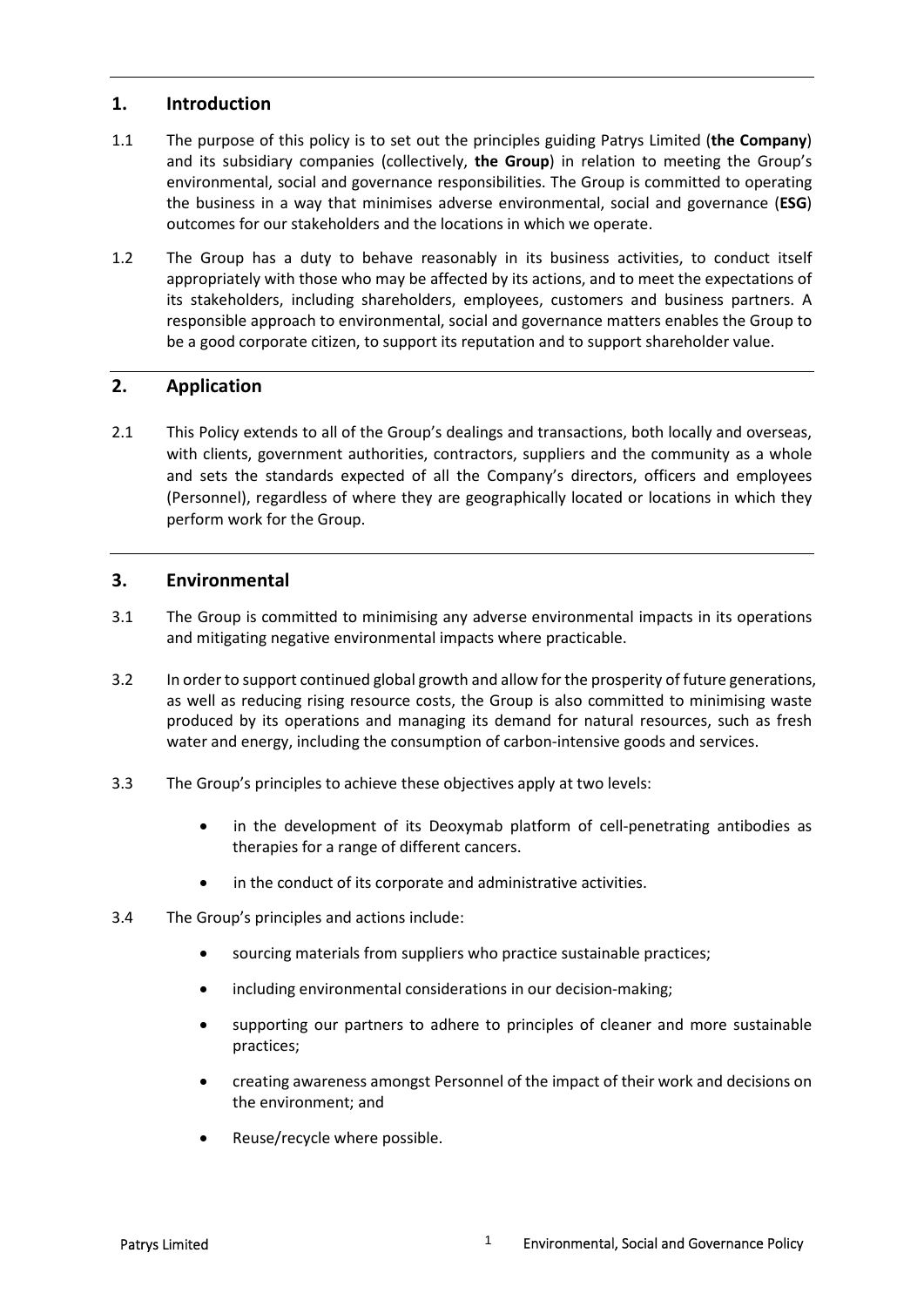- 3.5 In relation to the conduct of its corporate and administrative activities, the Group's principles and actions are:
	- Switch off lights and electrical appliances when not in use.
	- Use energy–efficient lighting and systems throughout our office environments.
	- Support recycling by:
		- Recycling cardboard, paper and using recycled paper products;
			- Purchasing green office stationery products where possible;
		- Recycle used printer cartridges;
		- Reduce paper use by printing documents only when required, and using double-sided printing;
		- Use teleconference or video conference facilities and minimise face to face meetings to minimise transportation costs and emissions.

#### **4. Social**

- 4.1 The Group's social objectives are to focus on the Group's business relationships with its suppliers, employees, communities and how they are fostered, improved, and leveraged to create positive change. In line with its purpose to continue research and develop cellpenetrating antibodies as therapies for a range of different cancers to ultimately improve the quality of lives and to help patients live longer.
- 4.2 To achieve this, the Group:
	- will comply with all applicable laws, industry codes and guidelines applicable to our operations;
	- will foster a positive culture:
	- will actively engage in safe behaviours;
	- will act ethically in all of its operations and activities; and
	- will identify key stakeholders and engage in a close relationship, fostering engagement mechanisms and encouraging feedback
- 4.3 In relation to its employment environment, the Group will observe its obligations under employment and occupational health and safety legislation and will implement and maintain systems to facilitate employee well-being and safety.

#### **5. Governance**

- 5.1 As an ASX-listed entity, the Company is required to observe appropriate corporate governance principles, practices and procedures, which are set out in the following Company/Group documents:
	- Board Charter
	- Audit and Risk Charter
	- Anti-Bribery and Corruption Policy
	- **•** Whistleblower Policy
	- Code of Conduct
	- Conflicts of Interest and Related Party Transactions Policy
	- **EXECONTINUOUS Disclosure Policy**
	- Diversity Policy